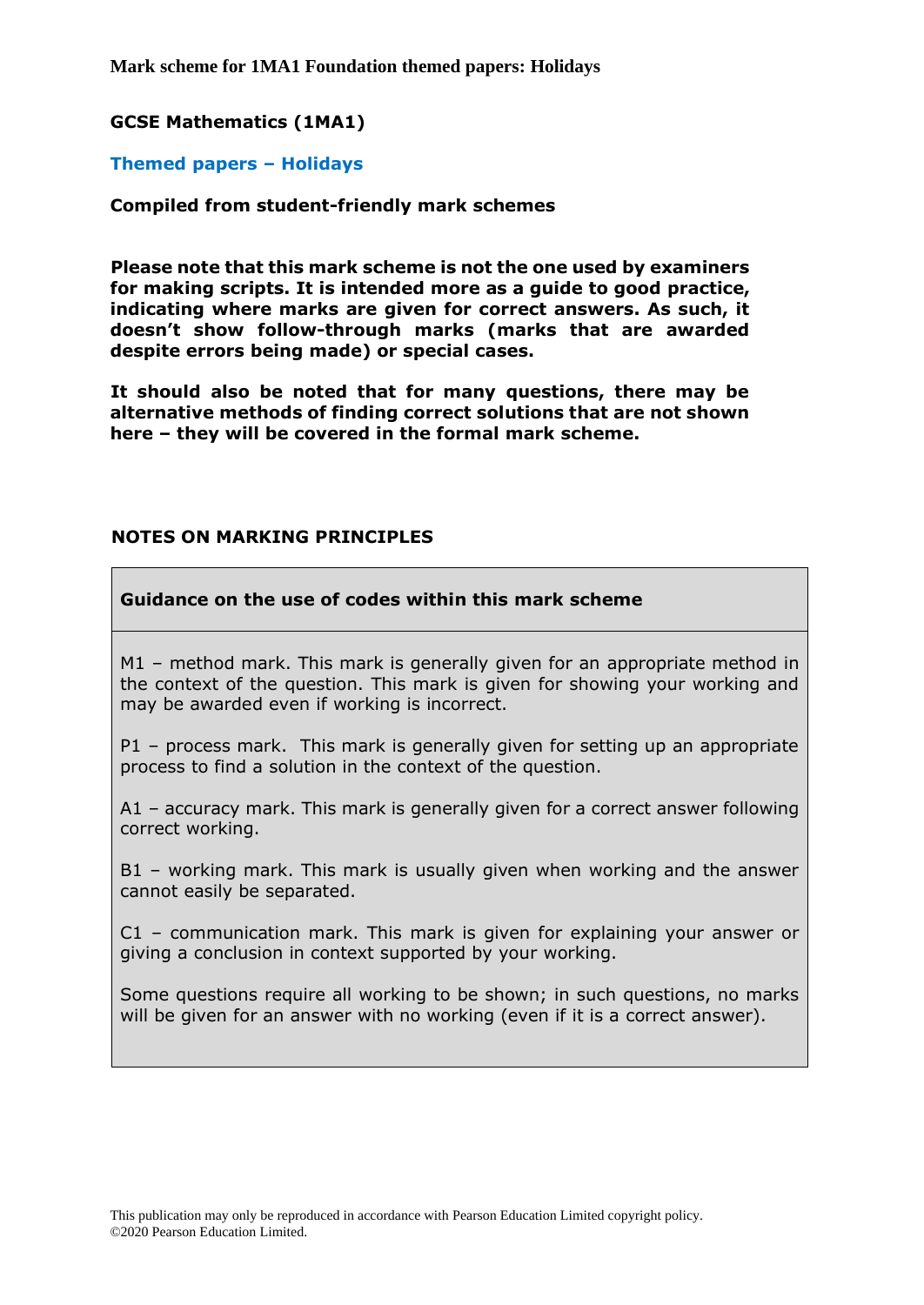## **Question 1 (Total 4 marks)**

| Part | <b>Working or answer an examiner</b><br>might expect to see      | <b>Mark</b>    | <b>Notes</b>                                                                                 |
|------|------------------------------------------------------------------|----------------|----------------------------------------------------------------------------------------------|
|      | Hotel cost for one person:<br>$7 \times 50 = 350$                | P <sub>1</sub> | This mark is given for a process<br>to find the cost of a hotel for one<br>person for 7 days |
|      | Total holiday costs for one person<br>$150 + 350 + 250 = 750$    | <b>P</b> 1     | This mark is given for a process<br>to find the total holiday cost for<br>one person         |
|      | Total cost of the holiday for four<br>persons:<br>$4 \times 750$ | P <sub>1</sub> | This mark is given for a process<br>to find the total holiday cost for<br>four people        |
|      | 3000                                                             | A1             | This mark is given for a correct<br>answer only                                              |

# **Question 2 (Total 3 marks)**

| Part | Working or answer an<br>examiner might expect to see | <b>Mark</b>    | <b>Notes</b>                                                                               |
|------|------------------------------------------------------|----------------|--------------------------------------------------------------------------------------------|
|      | $1280 + 640 + 220 =$                                 | P1             | This mark is given for a process<br>to find the total cost of the<br>holiday for 4 friends |
|      | $2140 \div 4 =$                                      | <b>P1</b>      | This mark is given for a process<br>to find the total cost of the<br>holiday for 1 friend  |
|      | 535                                                  | A <sub>1</sub> | This mark is given for the<br>correct answer only                                          |

### **Question 3 (Total 3 marks)**

| Part | <b>Working or answer an examiner</b><br>might expect to see | <b>Mark</b>    | <b>Notes</b>                                                                     |
|------|-------------------------------------------------------------|----------------|----------------------------------------------------------------------------------|
|      | $850 \times 18.53 = 15750.50$                               | P <sub>1</sub> | This mark is given for a process<br>to work out how many rand Liz<br>can get     |
|      | $15750.50 \div 200 = 78.7525$                               | P <sub>1</sub> | This mark is for a process to find<br>out how many 200 rand notes Liz<br>can get |
|      | 78                                                          | A <sub>1</sub> | This mark is given for the correct<br>answer only                                |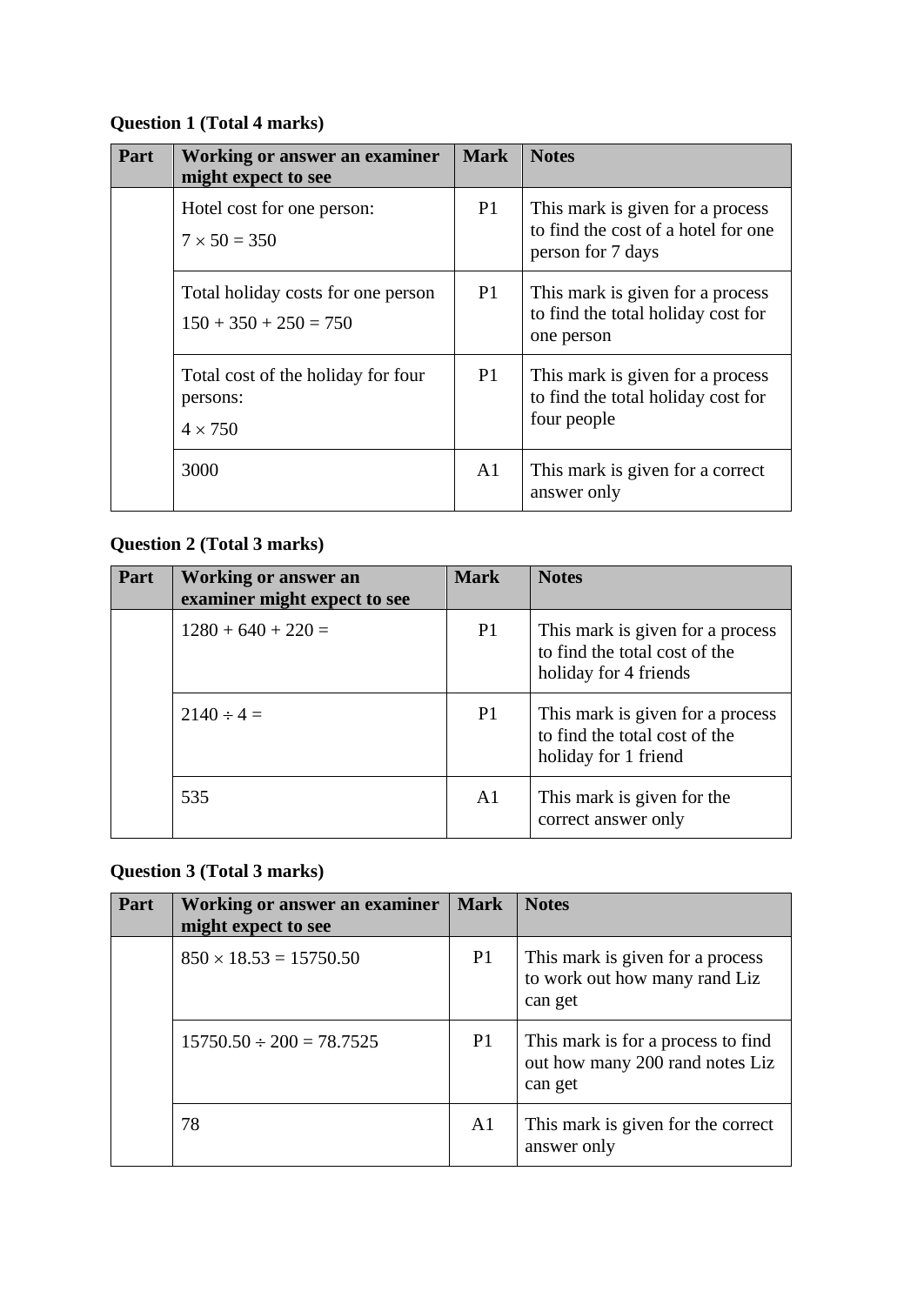## **Question 4 (Total 6 marks)**

| Part | Working or answer an examiner<br>might expect to see | <b>Mark</b>    | <b>Notes</b>                                                                     |
|------|------------------------------------------------------|----------------|----------------------------------------------------------------------------------|
| (a)  | $196 \times 14 = 2744$                               | <b>P1</b>      | This mark is given for a process to<br>find the total room cost in dollars       |
|      | $5 \times 12 = 60$                                   | P1             | This mark is given for a process to<br>find the total wifi cost in dollars       |
|      | $2744 + 60 = 2804$<br>$2804 \div 1.90 = 1475.79$     | P <sub>1</sub> | This mark is given for using the<br>exchange rate appropriately                  |
|      | $1475.79 + 1500$                                     | P <sub>1</sub> | This mark is given for a process to<br>find the total cost in $\hat{\mathbf{f}}$ |
|      | 2975.79                                              | A1             | This mark is given for an answer<br>in the range $2975$ to $2976$                |
| (b)  | The cost of Andy's hotel and wifi<br>would increase  | C1             | This mark is given for a correct<br>statement                                    |

# **Question 5 (Total 5 marks)**

| Part | Working or answer an examiner<br>might expect to see                                      | <b>Mark</b>    | <b>Notes</b>                                                                                                                      |
|------|-------------------------------------------------------------------------------------------|----------------|-----------------------------------------------------------------------------------------------------------------------------------|
| (a)  | $3 \times 25 = 75$                                                                        | <b>P1</b>      | This mark is given for a process to<br>find the cost of three T-shirts                                                            |
|      | $200 - 60 - 75 = 65$                                                                      | P <sub>1</sub> | This mark is given for a process to<br>find out how much money Rehan<br>has after buying 1 pair of trainers<br>and three T-shirts |
|      | $65 < 80$ , so Rehan does not have<br>enough money                                        | C1             | This mark is given for a correct<br>conclusion                                                                                    |
| (b)  | $0.7 \times 60 = 42$                                                                      | P <sub>1</sub> | This mark is given for a process to<br>use an approximation to 0.749                                                              |
|      | $0.7 \times 60$ is an underestimate but is<br>still greater than 40, so Rehan is<br>wrong | C1             | This mark is given for a correct<br>conclusion                                                                                    |